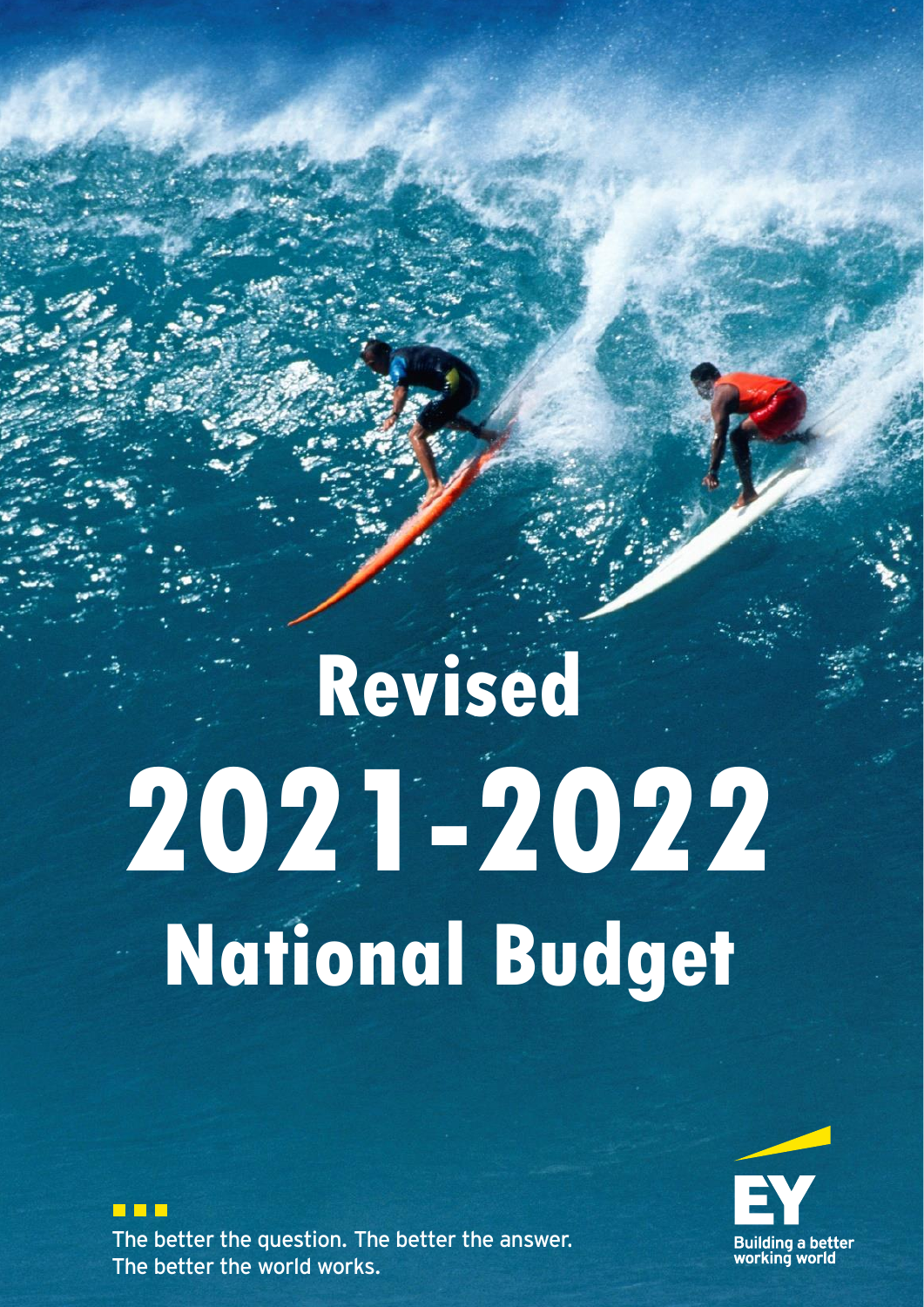# **Revised 2021-2022 National Budget Commentary**

### **The Fiji Economy**

The COVID-19 pandemic has had a major impact on the Fiji economy in 2020 and 2021 with the after effects continuing into 2022. The Fiji economy is estimated to have declined by 15.2% in 2020 and is estimated to have further contracted by 4.1% in 2021 due to the impacts of the second wave of COVID-19 infections on the economy.

The tourism industry contributes an estimated 40% to Gross Domestic product "GDP" both directly and indirectly thus Fiji's economic recovery is dependent on the rebound in tourism. In 2020 international visitors declined by 83.6% and by 2021 had further declined by 96.5% compared to 2019 numbers. The opening of the Fiji borders in December 2021 is already having a significant impact on the Fiji economy however international visitors' arrivals are not projected to return to pre-pandemic levels until at least 2024.

In 2022 the economy is expected to rebound by 11.3% however significant challenges remain with rising inflation, global supply chain bottlenecks and the risk of new COVID-19 variants.

Inflation for 2021 was estimated at 3% in line with global trends and is forecast at 4.5% in 2022.

### **Government of Fiji**

Based on projected revenue of \$2,253 million and total expenditure of \$3,715 million the net deficit stands at \$1,462 million for F21/22 which equates to 14.12% of GDP. This compares to a net deficit of \$1,047 million in F20/F21 equivalent to 10.8% to GDP.

The revised Fiscal Framework for F2021/F2022 is presented below:

| (SM)                        | 2020-2021<br>(Actual) | 2021-2022<br>(Budget) | 2021-2022<br>(Revised) |
|-----------------------------|-----------------------|-----------------------|------------------------|
| Revenue:                    | 2.143.0               | 2.085.1               | 2.253.1                |
| As a % of GDP               | 22.1%                 | 21.1%                 | 21.9%                  |
| <b>Tax Revenue</b>          | 1.412.6               | 1,597.6               | 1,710.5                |
| Non-Tax Revenue             | 730.4                 | 487.5                 | 542.6                  |
| Expenditure:                | 3,190.3               | 3,690.5               | 3,715.1                |
| As a % of GDP               | 32.9%                 | 37.3%                 | 36.1%                  |
| <b>Net Deficit</b>          | (1.047.3)             | (1,605.4)             | (1,462.0)              |
| As a % of GDP               | $-10.8%$              | $-16.2%$              | $-14.2%$               |
| Debt                        | 7.663.7               | 9.061.4               | 9.125.7                |
| As a % of GDP               | 79.0%                 | 91.6%                 | 88.6%                  |
| <b>GDP at Market Prices</b> | 9.695.5               | 9.889.2               | 10.302.6               |

Public debt is projected to increase to \$9,125.7 million, equivalent to 88.6 percent of GDP. This is lower than the earlier projected debt to GDP ratio of 91.6 percent, due to a lower than earlier anticipated fiscal deficit. Moving forward, with the projected growth in the economy and the planned reduction in fiscal deficit levels, the debt to GDP ratio is expected to fall below 80 percent in the next 2 to 3 fiscal years.

36% of Public debt is external debt and has almost doubled in the past 5 years.

The 10-year Government Bond rate has dropped from 6% February 2020 to 3.95% at February 2022.

A link to the detailed Government of Fiji publication is:

[https://www.economy.gov.fj](https://www.economy.gov.fj/)